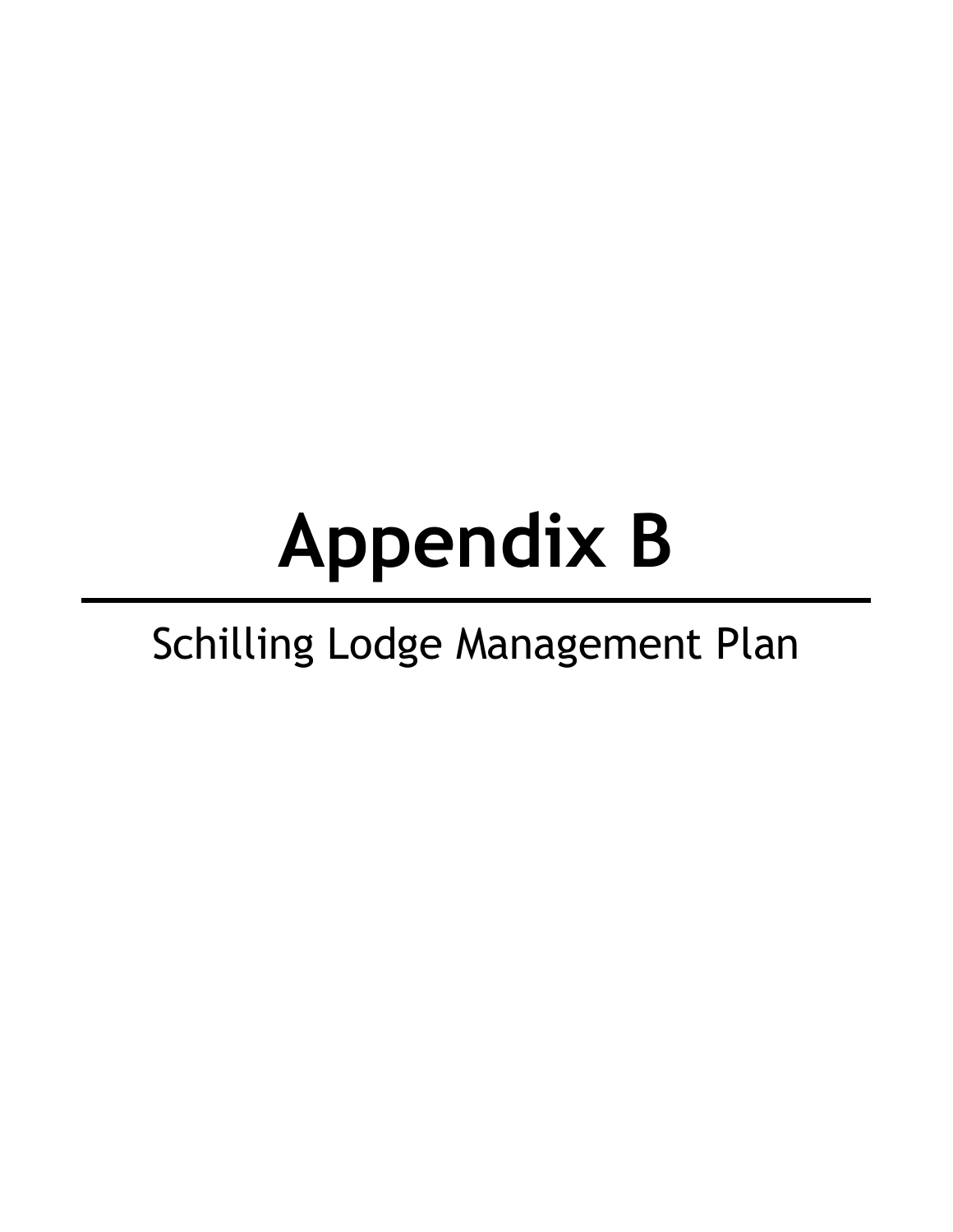## **TAHOE CROSS COUNTRY SKI EDUCATION ASSOCIATION TAHOE CROSS COUNTRY SKI AREA**

**DRAFT MANAGEMENT PLAN SCHILLING LODGE**

**NOVEMBER 2018**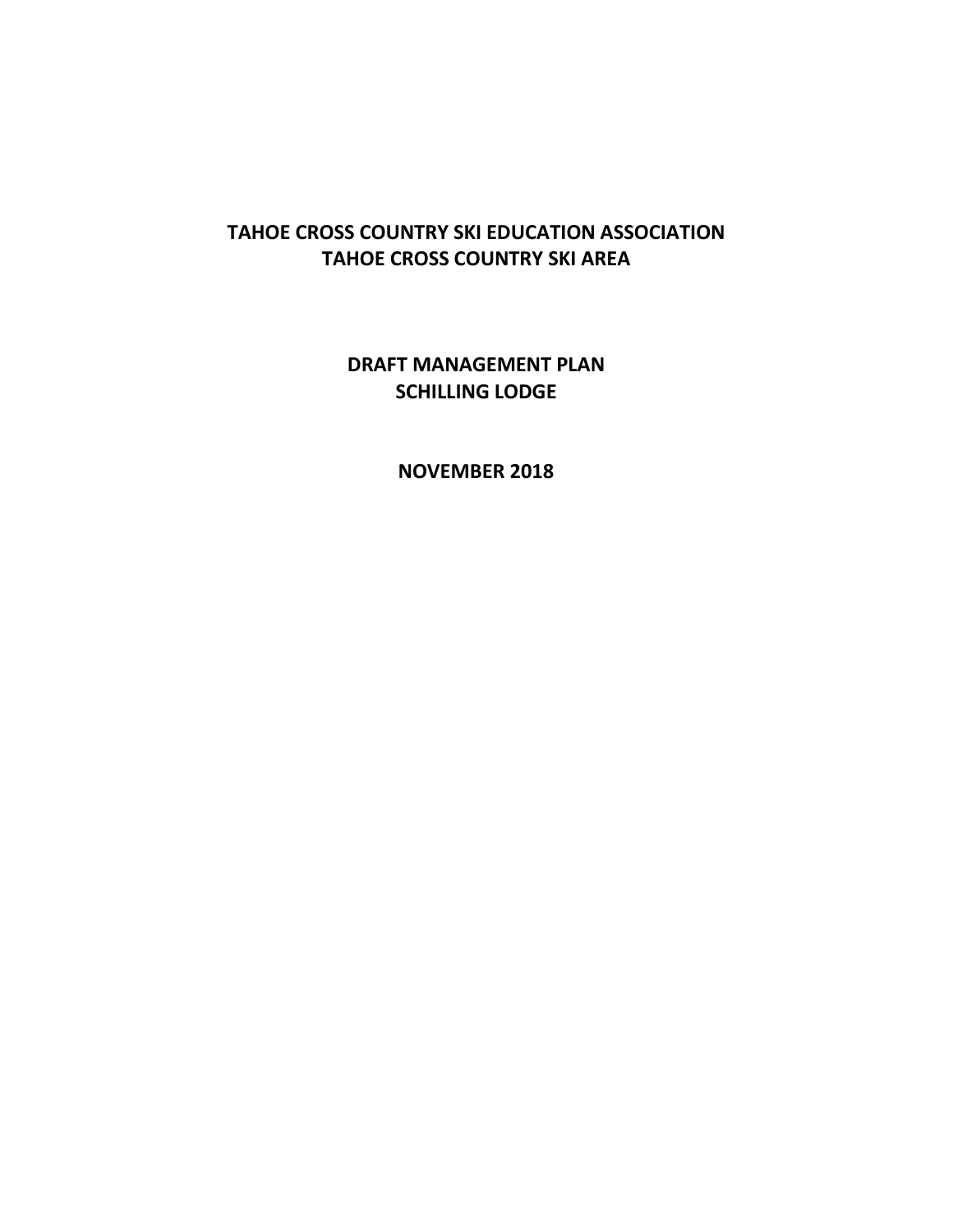### **Shilling Lodge Management Plan**

This Management Plan addresses anticipated management and operational needs at TXC after construction of the Shilling Lodge Reconstruction Project. It includes the policies drafted by the Board of Directors that will guide future management decisions as well as some operational details. This plan, developed as the Shilling Lodge Project developed, represents the intention of the organization, informed by 20 years of managing a recreational facility for public benefit. As management of a recreation facility serving the public necessarily responds to specific events or changing circumstances, this plan will be amended as needed to implement the non-profit mission of the Tahoe Cross Country Ski Education Association, the needs of the recreation area, the provisions of agreements with public recreation landowners, and the continued input and support of the community.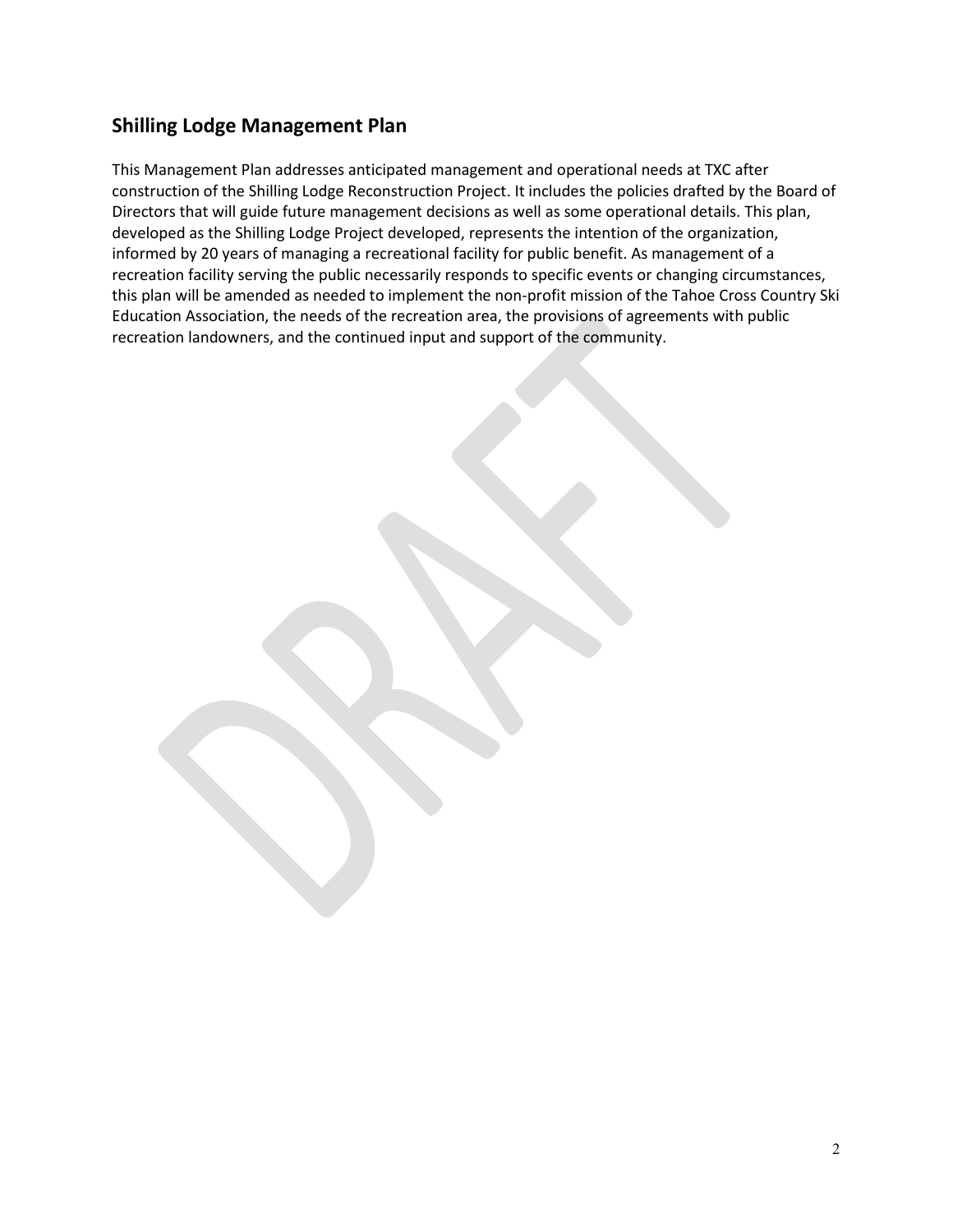#### **Management Plan: Schilling Lodge**

*Purpose*: Efficient and transparent management of year-round recreation facility for public benefit.

#### **Management Policies**

- 1. Maintain/enhance access to public outdoor recreation resources in partnership with public recreation providers.
- 2. Provide a welcoming, high quality community gathering space at the lodge facility that serves as a trailhead for public land and as a community gathering amenity.
- 3. Provide outdoor education opportunities for youth and adults that combine environmental education with outdoor fitness activities.
- 4. Provide interpretation of the historic Shilling Lodge and use it as a venue to help residents and visitors create a connection to Tahoe's past.
- 5. Operate a safe and enjoyable facility.
- 6. Operate the facility, including daily and special event activities, to be an asset for the entire community including the nearby neighbors.
- 7. Support the junior development teams by providing coaches, equipment and transportation to/from practice and events at a subsidized rate for participants.
- 8. Support the youth ski program, Strider Gliders, by providing coaches and equipment at a subsidized rate. The program shall include provisions to reduce the need for parents to individually drive their children to the program. These provisions include:
	- a. The  $5<sup>th</sup>$  grade coaches will walk their students from the school to the site.
	- b. For third and fourth grade students, work with parents and the school district to encourage parent carpools and/or school bus transportation.
	- c. Offer an after-school snack and area to change and secure their school supplies while they ski.
- 9. The carpool program will include proactive incentives for carpooling to the trailhead with a carpool punch card which records participation, redeemable for enhanced services such as waxing, ski tune-up, free food, preferential parking spots, free or discounted companion day passes, and/or other incentives.
- 10. Create partnerships with lodging properties with van service to offer incentives for use of lodge vans to access ski and bicycle trails. Upon completion of the Shilling Lodge, expand this recreational user transportation program to include those lodging properties that do not offer van service for their guests. This could include use of the TXC vans or others to support broad recreational user transportation purposes. Initial program expansion will focus on peak weekends.